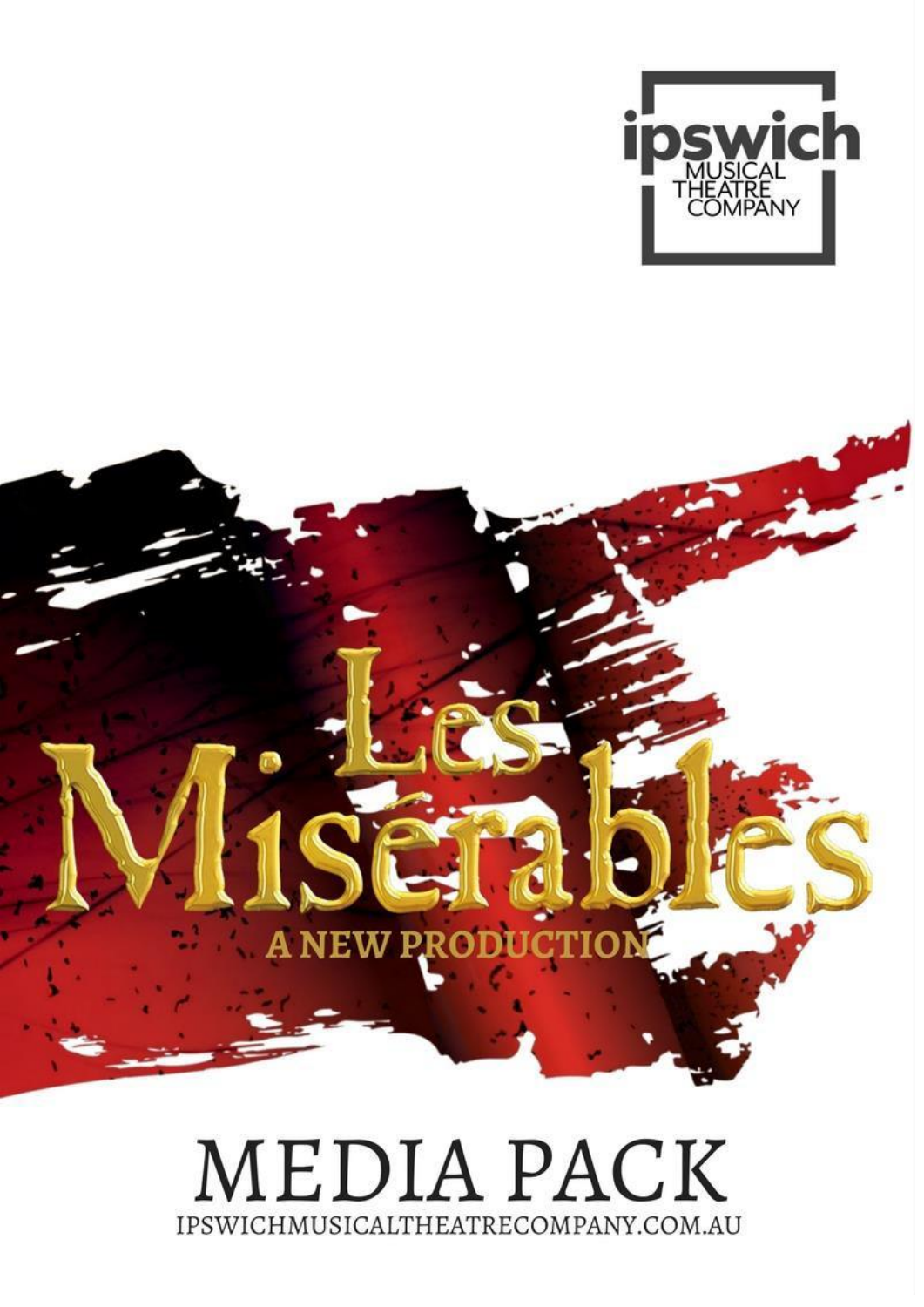



Ipswich Musical Theatre Company presents A new production of BOUBLIL and SCHÖNBERG'S LES MISÉRABLES

Licensed exclusively by Music Theatre International (Australasia) and CAMERON MACKINTOSH LTD. All performance materials supplied by Hal Leonard Australia.

> **CHRIS BRADTKE Director**

> **ROBERT CLARK** Musical Director

**RUTH GABRIEL** Assistant Director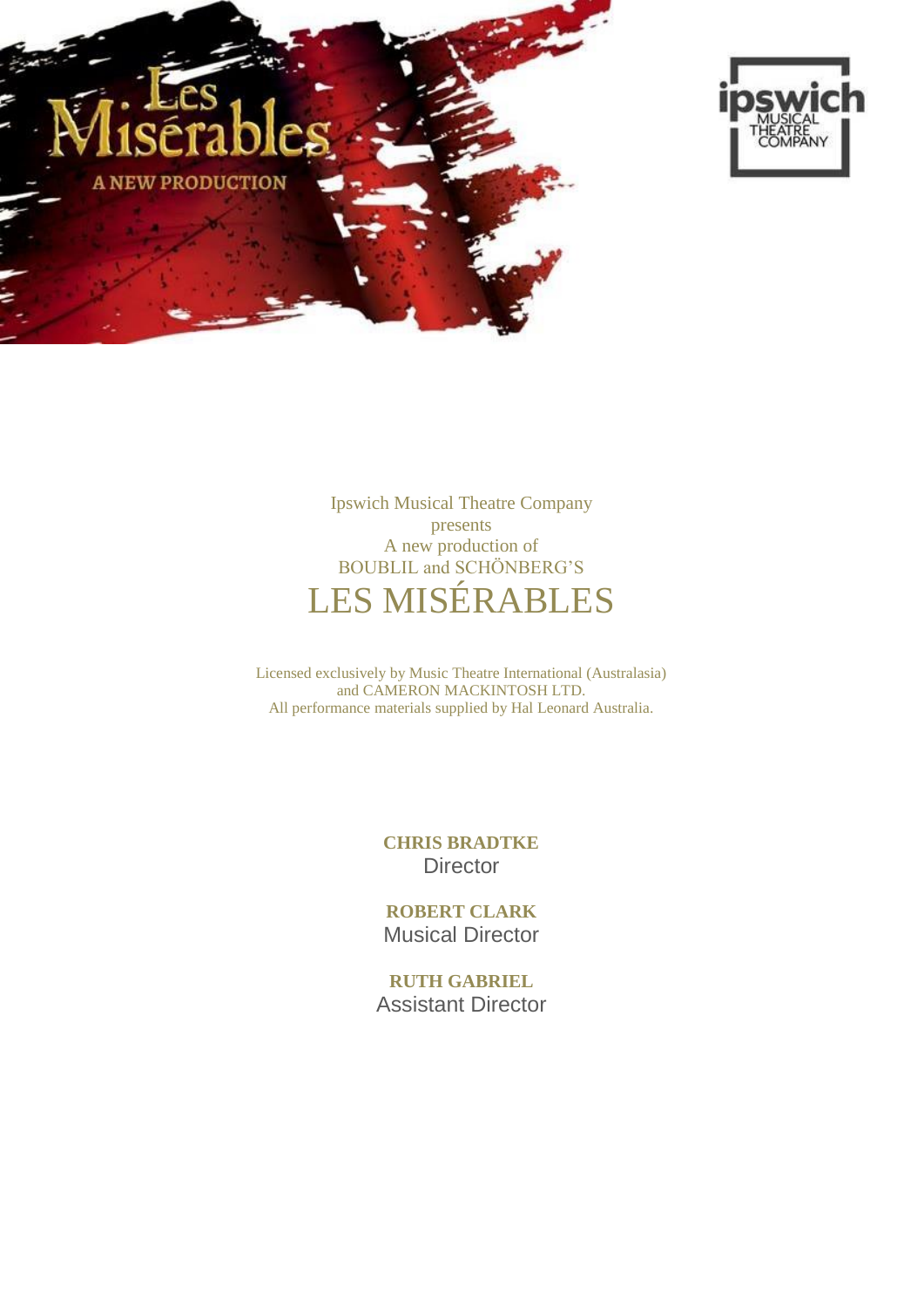## Ipswich begins a #journeytothebarricade.

*Press Release | 18 August 2017 | For Immediate Release*

*"Finding a production that could follow our 2016 sold out season of WICKED, required something big, bold and breathtaking," said Ipswich Musical Theatre Company's (IMTC) Artistic Director, Brenda Ryan. "We just couldn't go past Les Misérables."*

"Simply put," says Brenda, "it is a phenomenon: a magnet for audiences, producers, creative teams and performers alike. It endures and inspires."

Adapted from the classic Victor Hugo novel and modernised from earlier musical productions, the Schonberg Boublil adaptation of *Les Misérables* has left audiences spellbound the world over.

Its messages of hope, love and the triumph of the human spirit transcend decades and continents. Its spirited, robust story has universal appeal and its powerful characters have left their indelible footprint on the stages of countless theatres.

The score is nothing short of thrilling. It is supported by a magnificent professional orchestra and brought together under the masterful hand of Musical Director, Robert Clark. Robert has performed with many international artists including Frank Sinatra, Peter Allen, Petula Clark and Shirley Bassey, as well as many acclaimed Australian artists such as Tina Arena, Julie Anthony and Anthony Warlow. In 2015, he was the recipient of the Indiana University School of Music Distinguished Alumni Medal for his services to music and the performing arts.

"The sound this cast produces knocks me off my feet," he said, "And I've heard this show sung many times, on many stages. This cast is world class."

In fact, renowned USA Casting Director, Douglas Webster, was so overwhelmed with the quality of performers auditioning for this production that he stated, "The depth of talent we have is frightening. Each and every cast member could hold their own in a lead role – and that makes for an incredibly powerful ensemble."

Melbourne Director, Chris Bradtke, accepted IMTC's invitation to work with them following a successful season of this show with Melbourne company CLOC earlier this year. Chris has developed an enviable reputation as one of Australia's most creative, dynamic and innovative music theatre talents. Since 1987, he has received an incredible 20 nominations for the Music Theatre Guild's Best Director, taking out the award seven times.

"I have directed Les Misérables four times," said Chris, "and each time I discover something new. This is a masterpiece that you can never tire of."

Chris brings with him the dynamic set and authentic, colourful collection of costumes used in the Melbourne production. Assistant Director, Ruth Gabriel, notes that "The well-known set is a necessary accompaniment to the songs, characters and story of Les Misérables. They take the audience on a realistic journey because they match the grimy, steely intensity of Victor Hugo's epic 19<sup>th</sup> century France."

Media are invited to attend one of two Sitzprobe sessions at the Ipswich Civic Centre on Sunday 3 September. Act One will take place from 2.30-5.30 pm and Act Two from 6.30-9.30 pm.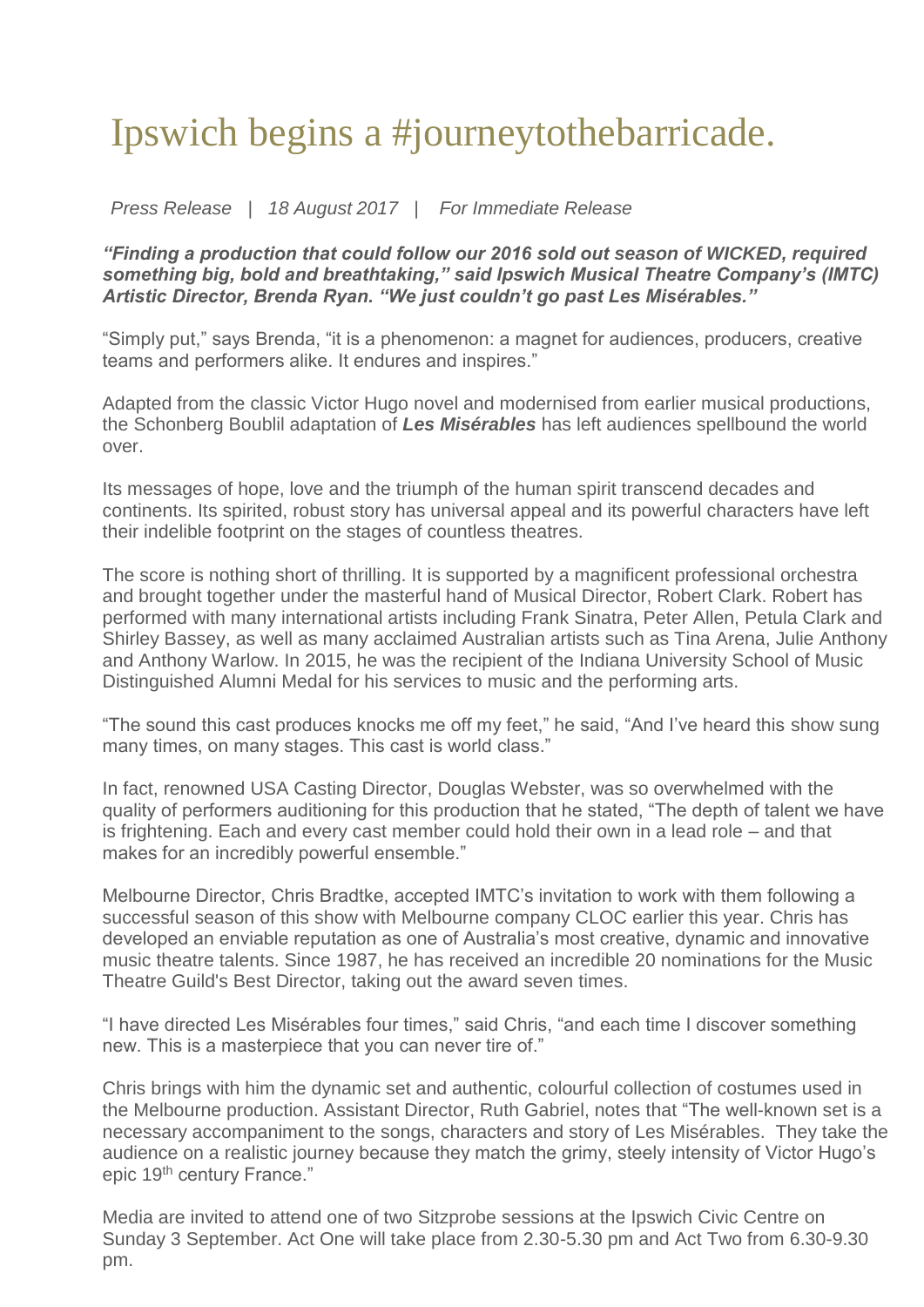This is the first rehearsal when the orchestra and performers will come together. The cast will sit and stand around the orchestra and the show will be run through, without movement or acting.

Past Sitzprobes have been very exciting and will provide a great photo opportunity.

Don't miss your chance – join the #journeytothebarricade!

-END-

**For further information visit** [www.ipswichmusicaltheatrecompany.com.au/les](http://www.ipswichmusicaltheatrecompany.com.au/les-miserables)[miserables](http://www.ipswichmusicaltheatrecompany.com.au/les-miserables) **or book tickets at** [www.ipswichciviccentre.com.au/les-miserables](http://www.ipswichciviccentre.com.au/les-miserables)**.**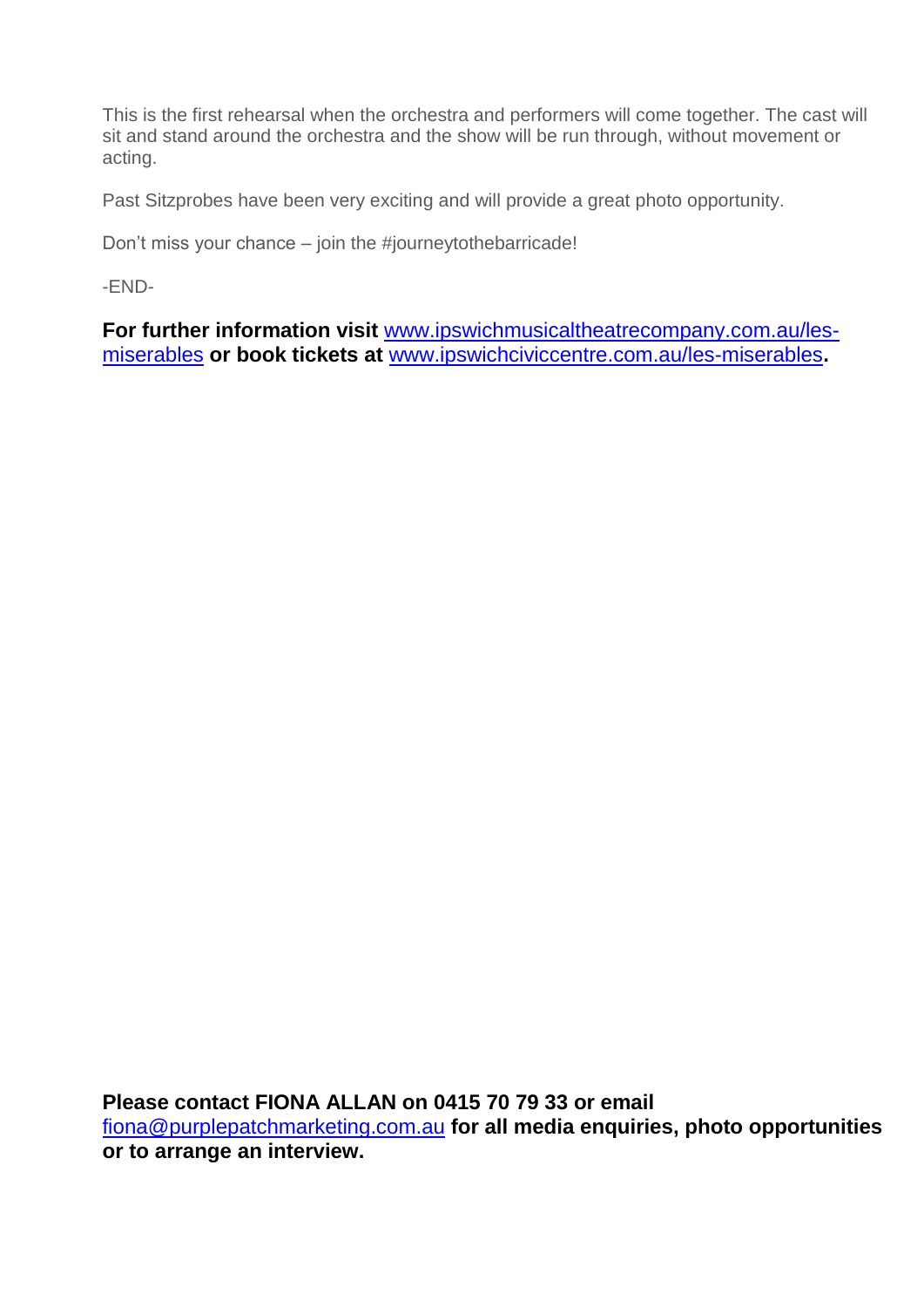Ipswich Musical Theatre Company presents

## LES MISÉRABLES (the worldwide phenomenon)



8 – 17 September 2017 Ipswich Civic Centre Limestone Street, Ipswich Qld \$35/\$68 (Group discounts available) ipswichmusicaltheatrecompany.com.au Or phone 3810 6100

#### **Tickets on sale now.**

For images or interviews please contact:

[fiona@purplepatchmarketing.com.au](mailto:ipswichmusicaltheatrecompany@gmail.com)

ipswichmusicaltheatrecompany.com.au

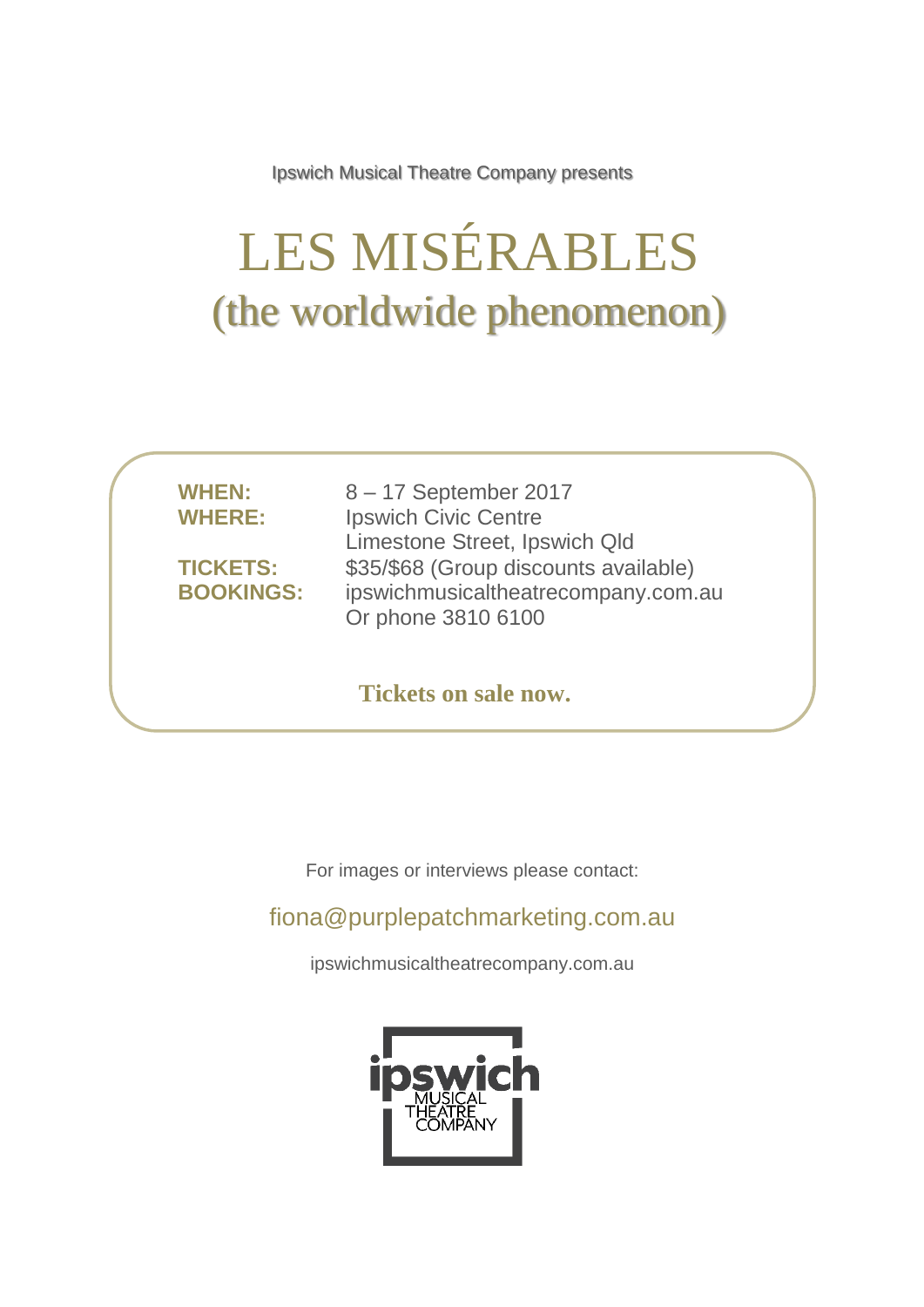## MUSICAL NUMBERS

#### **ACT ONE**

Prologue - Chain Gang, Valjean, and Javert One Parole/The Bishop - Constables, Bishop of Digne Valjean's Soliloquy (What Have I Done?) - Valjean At the End of the Day - The Poor, Foreman, Women, Fantine, Factory Girl I Dreamed a Dream - Fantine Lovely Ladies - Sailors, Hookers, Fantine, Old Woman, Crone, Pimp Fantine's Arrest - Javert, Fantine, Bamatabois, Valjean The Runaway Cart - Valjean, Crowd, Fauchelevent, Javert Who am I? - Valjean Fantine's Death (Come to Me) - Fantine, Valjean The Confrontation - Valjean, Javert Castle on a Cloud - Little Cosette Master of the House - Madame Thénardier, Thénardier, and Customers The Bargain (Waltz of Treachery) - Thénardiers and Valjean Look Down - Gavroche and Beggars Stars - Javert Red and Black (The ABC Cafe) - Enjolras, Marius, Students Do You Hear the People Sing? - Enjolras, Students, and Citizens In My Life - Cosette, Valjean A Heart Full of Love - Cosette, Marius, Eponine The Attack on Rue Plumet - Thénardier, Robbers (Montparnasse, Babet, Brujon, Calquesous, Eponine) One Day More – Company

#### **ACT TWO**

On My Own - Eponine Little People - Gavroche First Attack - Policemen, Enjolras, Students A Little Fall of Rain - Eponine, Marius Drink with Me - Grantaire, Students, Women Bring Him Home - Valjean Second Attack The Sewers Dog Eats Dog - Thénardier Javert's Suicide - Javert Turning - Women Empty Chairs at Empty Tables - Marius Every Day - Cosette, Marius The Wedding Choral - Guests Beggars at the Feast - Thénardiers Finale - Company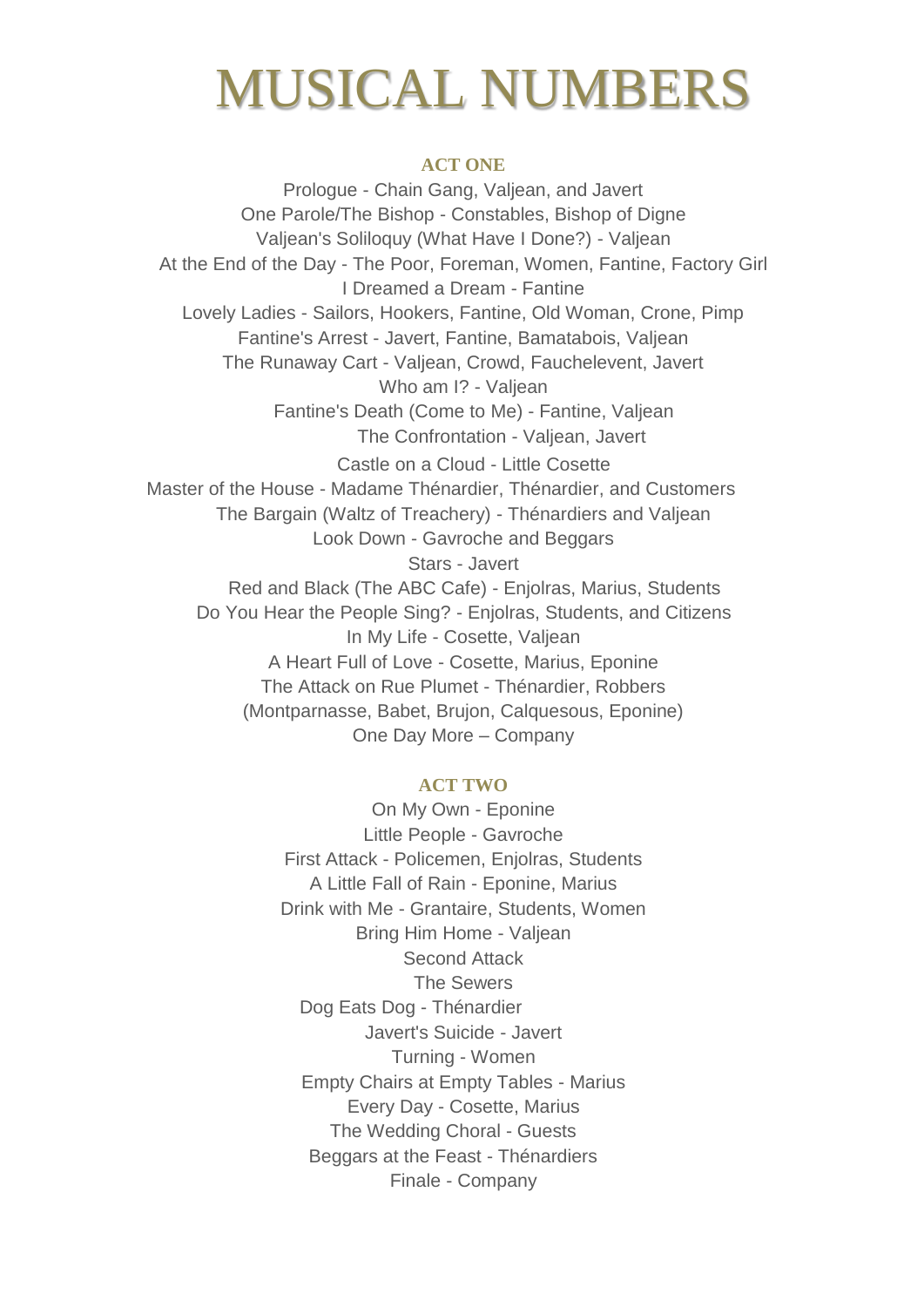# THE 'LES MIS' STORY

#### **The abridged version**

After 19 years as a prisoner, Jean Valjean is freed by Javert, the officer in charge of the prison workforce. Valjean promptly breaks parole but later uses money from stolen silver to reinvent himself as a mayor and factory owner. Javert vows to bring Valjean back to prison. Eight years later, Valjean becomes the guardian of a child named Cosette after her mother's death, but Javert's relentless pursuit means that peace will be a long time coming.

#### **The not so condensed version**

#### **Act I PROLOGUE: 1815, DIGNE**

Jean Valjean, released on parole after 19 years on the chain gang, finds that the yellow-ticketof-leave he must, by law, display, condemns him to be an outcast. Only the saintly Bishop of Digne treats him kindly and Valjean, embittered by years of hardship, repays him by stealing some silver. Valjean is caught and brought back by police, and is astonished when the Bishop lies to the police to save him, also giving him 2 precious candlesticks. Valjean decides to start his life anew.

#### **1823, MONTREUIL-SUR-MER**

Eight years have passed, and Valjean, having broken his parole, and changed his name to Monsieur Madeleine, has risen to become a factory owner and Mayor. One of his workers, Fantine, has a secret illegitimate child. When the other women discover this, they demand her dismissal. The foreman, whose advances she has rejected, throws her out. Desperate for money to pay for medicines for her daughter, Fantine sells her locket, her hair, and then joins the whores in selling herself. utterly degraded by her new trade, she gets into a fight with a prospective customer and is about to be taken to prison by Javert when the Mayor arrives and demands she be taken to hospital instead. The Mayor then rescues a man pinned down by a runaway cart. Javert is reminded of the abnormal strength of convict 24601 Jean Valjean, a parole breaker whom he has been tracking for years but who, he says, has just been recaptured. Valjean, unable to see an innocent man go to prison in his place, confesses to the court that he is prisoner 24601. At the hospital, Valjean promises the dying Fantine to find and look after her daughter Cosette. Javert arrives to arrest him, but Valjean escapes.

#### **1823, MONTFERMEIL**

Cosette has been lodged for five years with the Thénardiers who run an inn, horribly abusing the little girl whom they use as a skivvy while indulging their own girl, Eponine. Valjean finds Cosette fetching water in the dark. He pays the Thénardiers to let him take Cosette away and takes her to Paris. But Javert is still on his tail....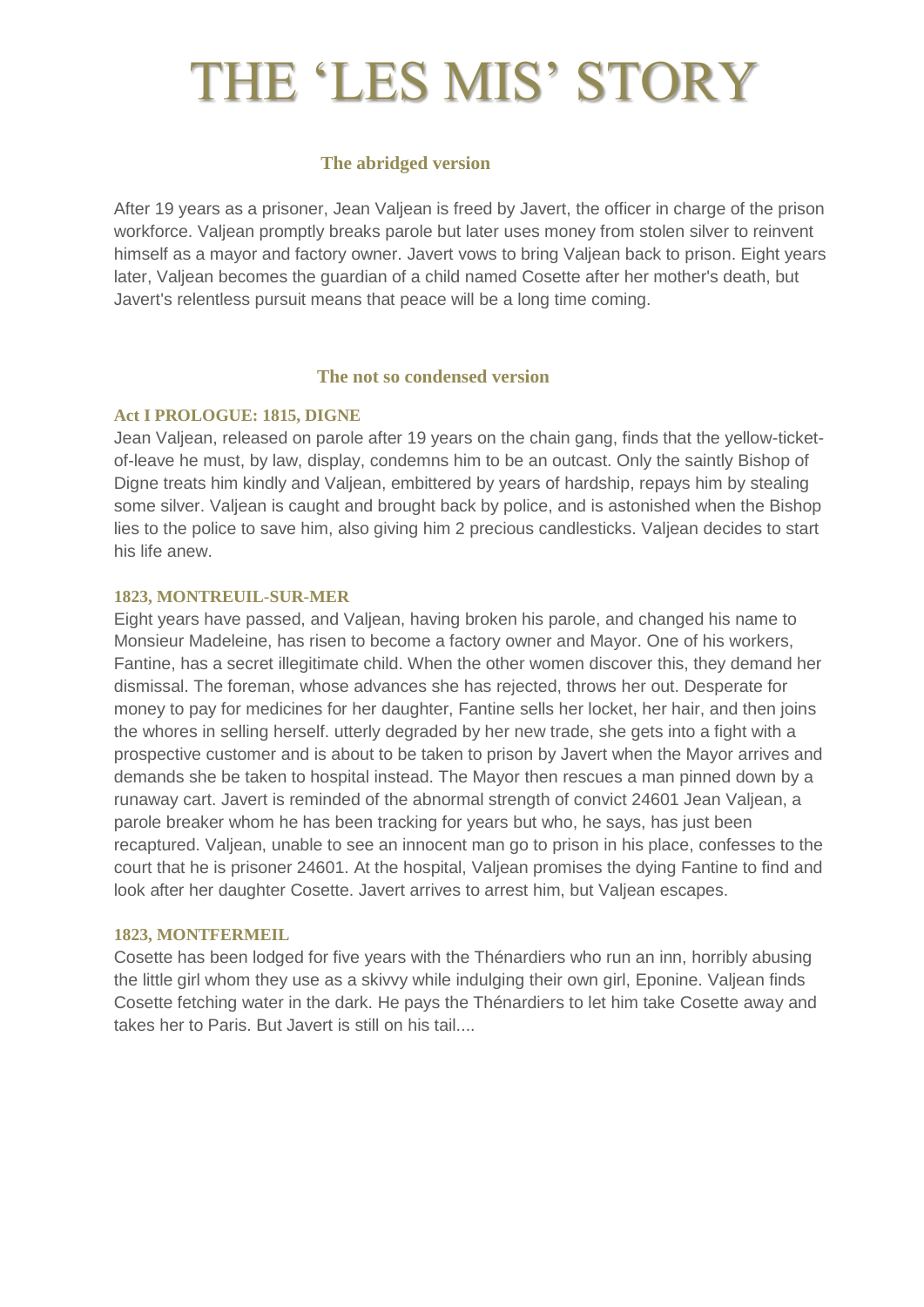#### **1832, PARIS**

Nine years later, there is great unrest in the city because of the likely demise of the popular leader General Lamarque, the only man left in the government who shows any feeling for the poor. The urchin Gavroche is in his element mixing with the whores and beggars of the capital. Among the street gangs is one led by Thénardier and his wife, which sets upon Jean Valjean and Cosette. They are rescued by Javert, who does not recognize Valjean until after he has made good his escape. The Thénardiers' daughter Eponine, who is secretly in love with the student Marius, reluctantly agrees to help him find Cosette, with whom he has fallen in love. At a political meeting in a small cafe, a group of idealistic students prepare for the revolution they are sure will erupt on the death of General Lamarque. When Gavroche brings the news of the General's death, the students, led by Enjolras, stream out into the streets to whip up popular support. Only Marius is distracted by thoughts of the mysterious Cosette. Cosette is consumed by thoughts of Marius, with whom she has fallen in love. Valjean realizes that his "daughter" is changing very quickly but refuses to tell her anything of the past. Despite her own feelings for Marius, Eponine sadly brings him to Cosette and then prevents an attempt by her father's gang to rob Valjean's house. Valjean, convinced it was Javert who was lurking outside his house, tells Cosette they must prepare to flee the country. On the eve of the revolution, the students and Javert see the situation from their different viewpoints; Cosette and Marius part in despair of ever meeting again; Eponine mourns the loss of Marius; and Valjean looks forward to the security of exile. The Thénardiers, meanwhile, dream of rich pickings underground from the chaos to come.

#### **Act II**

The students prepare to build the barricade. Marius, noticing that Eponine has joined the insurrection, sends her with a letter to Cosette, which is intercepted at the Rue Plumet by Valjean. Eponine decides, despite what he has said to her, to rejoin Marius at the barricade. The barricade is built and the revolutionaries defy an army warning that they must give up or die. Gavroche exposes Javert as a police spy. In trying to return to the barricade, Eponine is shot and killed. Valjean arrives at the barricades in search of Marius. He is given the chance to kill Javert but instead lets him go. The students settle down for a night on the barricade and in the quiet of the night, Valjean prays to God to save Marius from the onslaught which is to come. The next day, with ammunition running low, Gavroche runs out to collect more and is shot. The rebels are all killed, including their leader Enjolras. Valjean escapes into the sewers with unconscious Marius. After meeting Thénardier, who is robbing the corpses of the rebels, he emerges into the light only to meet Javert once more. He pleads for time to deliver the young man to hospital. Javert decides to let him go, and his unbending principles of justice having been shattered by Valjean's mercy, he kills himself by throwing himself into the swollen River Seine. Several Parisian women come to terms with the failed insurrection and its victims. Unaware of the identity of his rescuer, Marius recovers in Cosette's care. Valjean confesses the truth of his past to Marius and insists that after the young couple are married, he must go away rather than taint the safety of their union. At Marius and Cosette's wedding, the Thénardiers try to blackmail Marius. Thénardier says Cosette's "father" is a murderer and as proof produces a ring which he stole from the corpse in the sewers the night the barricades fell. It is Marius' own ring and he realizes it was Valjean who rescued him that night. He and Cosette go to Valjean where Cosette learns for the first time of her own history before the old man dies, joining the spirits of Fantine, Eponine, and all those who died on the barricades.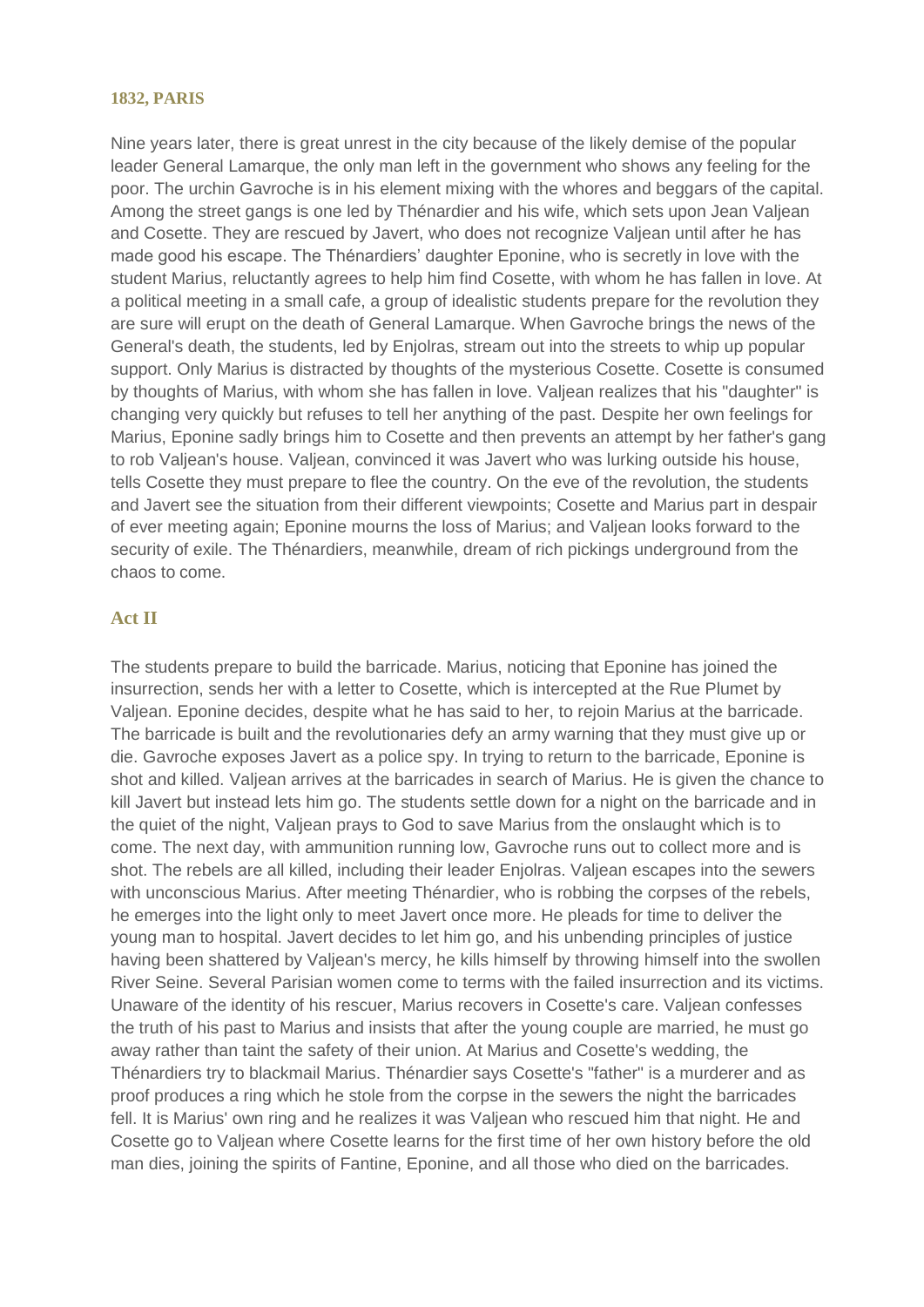

## THE CAST

Jean Valjean :: Robert Shearer Javert :: Lionel Theunissen Cosette :: Sophie Salvesani Eponine :: Emily Pluckrose Fantine :: Jessica Ham Marius :: Will Toft Enjolras :: Trent Richards Thénardier :: Ian Moore Madame Thénardier :: Carole Williams Young Cosette/Eponine :: Pheobe Pickersgill Young Cosette/Eponine :: Molly-Pepper Johnson Gavroche :: Hudson Bertram

#### **Male Ensemble**

Andrew Alley, Alex Andujar, Noah Bertram, James Burton, Lachlan Christensen, Jeremy Clark, Connor Clarke, Justin Collier, James Davidson, Simon Drew, Brian Garnham, Matthew French, Cameron McAndrew.

#### **Female Ensemble**

Hannah Avery, Rebekah Barns, Melanie Bolovan, Abi Cairns, Krystie French, Annabelle Harbison, Emily Homer, Harriet Jackson, Hannah Kassulke, Melanie Keidge, Leigh La Roche, Laura Marsden, Ellen Marshall, Lauren Roche, Amy Rymer, Miriam Slattery, Winona Thyssen.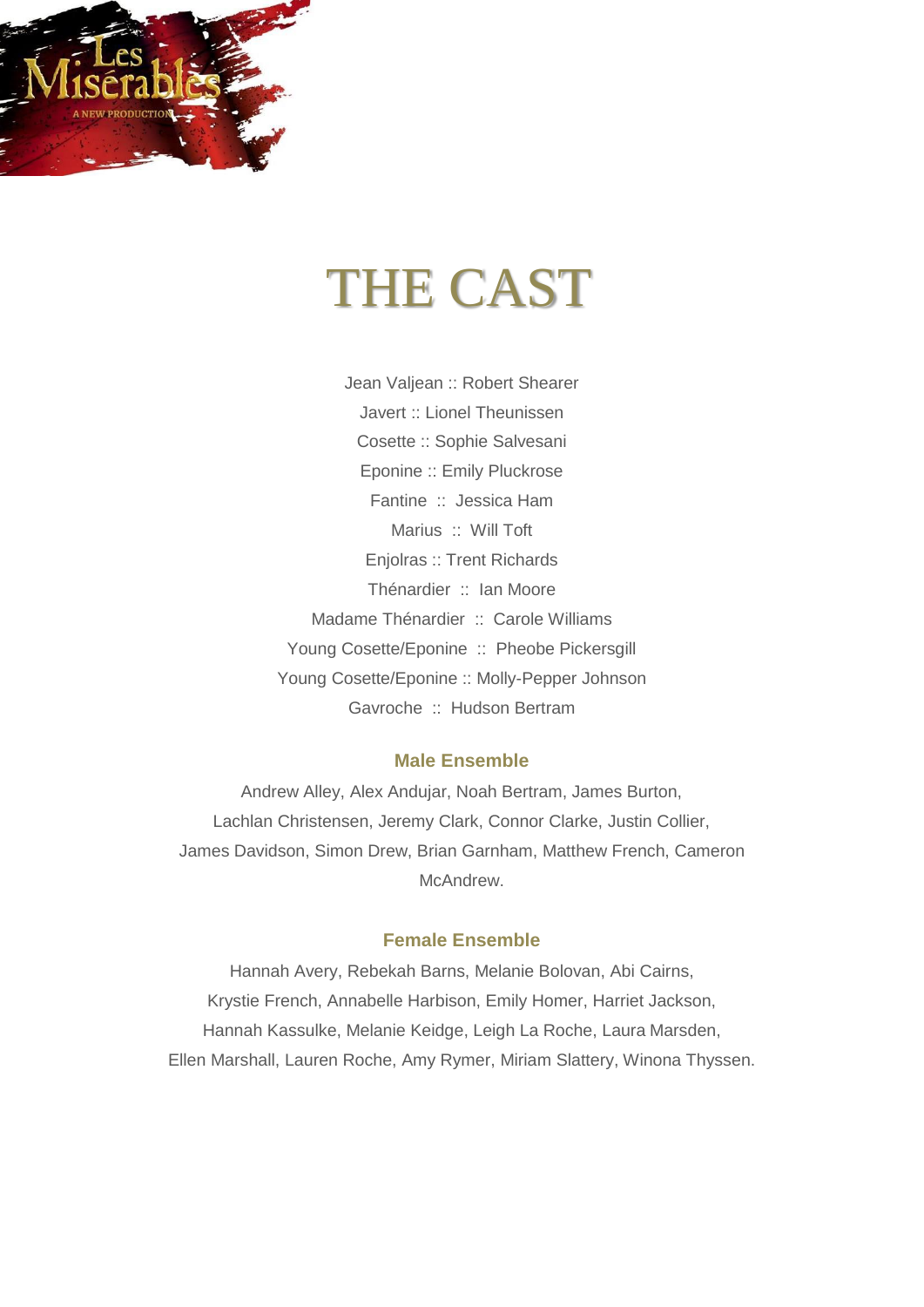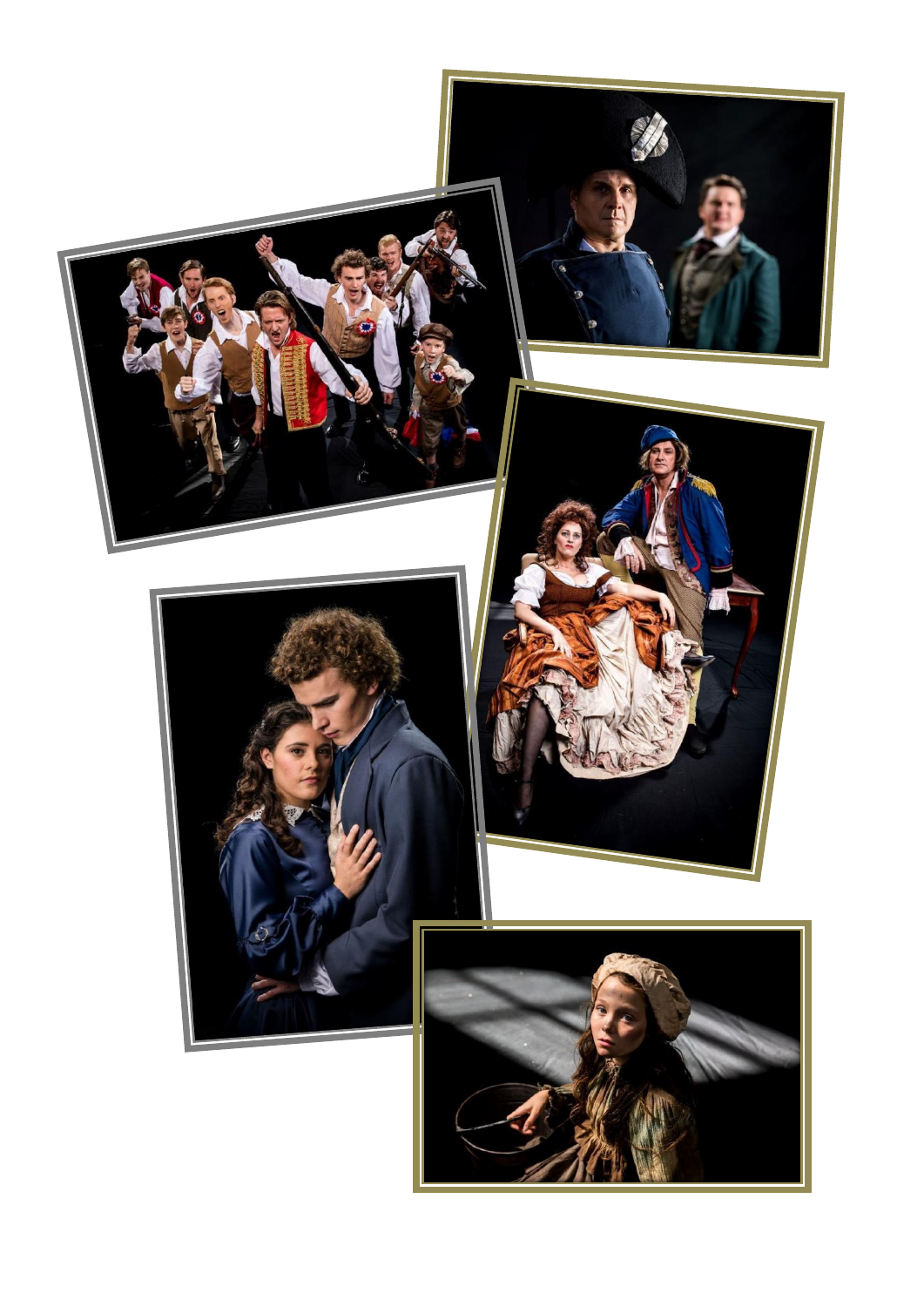

## EXTRA READING -

### **THE MUSICAL EVENT OF A LIFETIME**

By Cameron Mackintosh

"The opening night of Les Misérables at the Barbican Theatre on 8 October 1985 was one of those extraordinary occasions when against all the odds a theatrical alchemy took place that made everyone forget the years of work and months of rehearsal – racing against the clock – that went into adapting Hugo's sweeping masterpiece for the musical stage."

**READ THE FULL ARTICLE HERE >>** https:/[/www.lesmis.com/uk/history/creation](http://www.lesmis.com/uk/history/creation-)of-a-musical/

**The Australian Music Theatre Database** is a great source of detailed information. Access the Les Misérables page here >><http://amtdb.com.au/show/les-miserables/>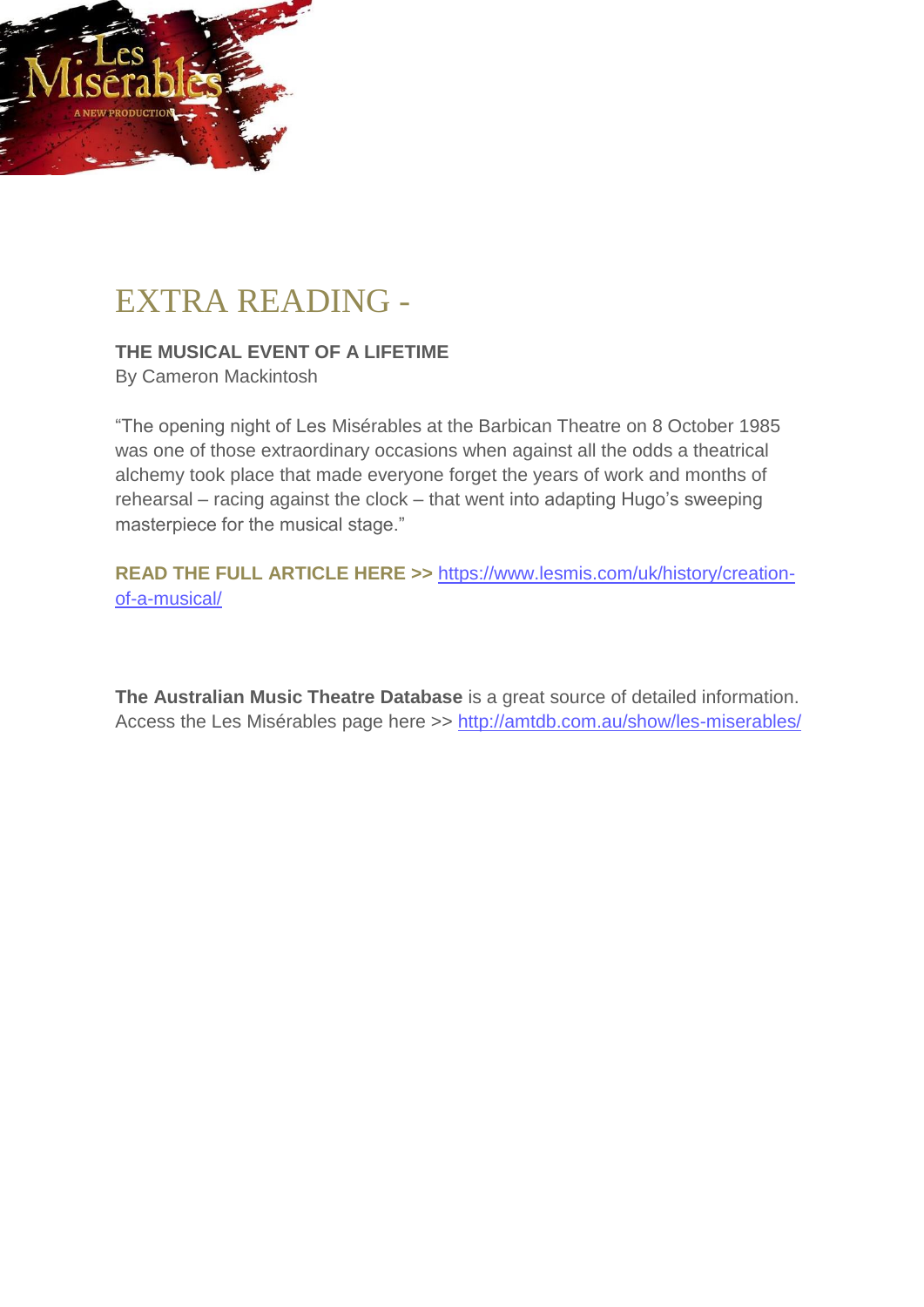# THE CREATIVES

#### **DIRECTOR | Chris Bradtke**

In a career that spans all aspects of theatrical production, multi award-winning director and actor Chris Bradtke has developed an enviable reputation as one of Melbourne's most creative, dynamic and innovative music theatre talents. Chris began his theatre life as a performer of note before making the move into directing over thirty years ago.

Since then, his achievements have been truly outstanding – since 1987, he has received an incredible twenty nominations for the Music Theatre Guild's Best Director (plus once for Best Actor), taking out the award seven times. Among his credits are shows such as: Candide, My One and Only, On the Twentieth Century, Chess, La Cage Aux Folles, The Secret Garden, Man of La Mancha, Beauty and the Beast, The Producers, Sweeney Todd, and for CLOC Song and Dance, A Chorus Line, A Little Night Music, West Side Story, Gigi, Jekyll & Hyde, The Scarlet Pimpernel (for which Chris won Guild awards for both Best Direction and Best Production), The Boy from Oz, Miss Saigon, High Society, Sunset Boulevard and the world, non-professional premiere production of The Phantom of the Opera in 2013.

Aside from working with CLOC, Chris has also directed plays, musicals, concerts and operas for Whitehorse Music Theatre, OSMaD, Stonnington City Council and the National Boys Choir. Most recently Chris has directed three shows with Babirra Music Theatre – Carousel, The Boy from Oz and Mary Poppins, all three collecting numerous Lyrebird awards and nominations.

In 1993, the first show that Chris directed for CLOC was the Victorian nonprofessional premiere of Les Misérables, which at the time broke box office records for the company and was one of CLOC's most successful shows. Eleven years later in 2004, Chris directed another record breaking production of Les Misérables, this time for Whitehorse Musical Theatre. Twenty-four years after his first Les Misérables incarnation with CLOC, Chris returned to direct Les Mis again, his fourteenth CLOC show.

This is Chris' first production with Ipswich Musical Theatre Company.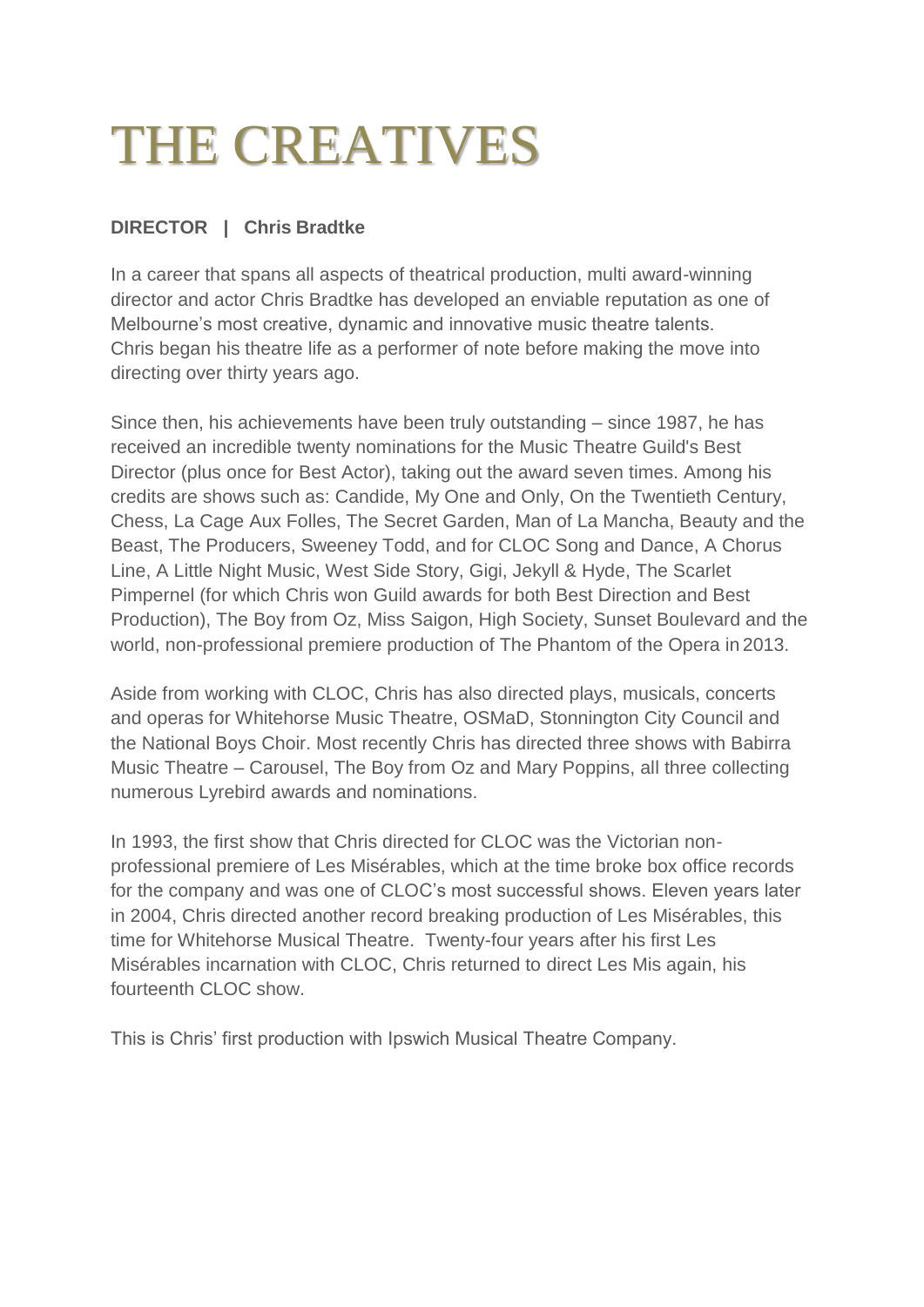#### **MUSICAL DIRECTOR | Robert Clark**

Robert's career began at age 15, as principal percussionist with the Queensland Youth Orchestra. In his teens, he was a member of the Queensland and the Australian Youth Orchestras and performed extensively through Asia and Europe.

On completion of an undergraduate degree in Music Education he was awarded an International Fellowship by the Australia Council to undertake further performance studies at the world-renowned Indiana University School of Music where he studied percussion with Professor George Gaber and conducting with Dr. Robert Stoll. Upon graduation, he was appointed to the faculties of both the University of Queensland and Queensland Conservatorium of Music.

He founded the Queensland Youth Choir in 1984 that he subsequently directed for 15 years. This community organisation continues to thrive in Brisbane.

In 1986, he was recognised as a Young Australian of the Year for his work in youth music development.

Robert has performed with many international artists including Frank Sinatra, Peter Allen, Petula Clark, Shirley Bassey, Whitney Houston, Johnny Mathis and Debbie Reynolds, as well as many acclaimed Australian artists including Tina Arena, Julie Anthony and Anthony Warlow.

Robert designed and produced shows and attractions for all of Queensland's major theme parks, including the long running Policy Academy Stunt Show at Movie World. Robert's credits also include his role as producer and musical director for the 2000 Olympic Soccer Gala Opening Ceremony in Brisbane, the grand opening celebrations for the Peninsula Hotel in Bangkok, and for 14 years was the Musical Director for the Brisbane Lord Mayor's Christmas Carols that was televised state wide.

In 2015, he was the recipient of the Indiana University School of Music Distinguished Alumni medal for his services to music and the performing arts. He was also the Musical Director for the professional production of "Pirates of Penzance" for the 30<sup>th</sup> anniversary celebrations of Queensland Performing Arts Centre.

He is devoted to the musical development of young people around the globe and now spends his time between Australia and the USA.

Robert was Musical Director of the IMTC 2016 production of 'Wicked'.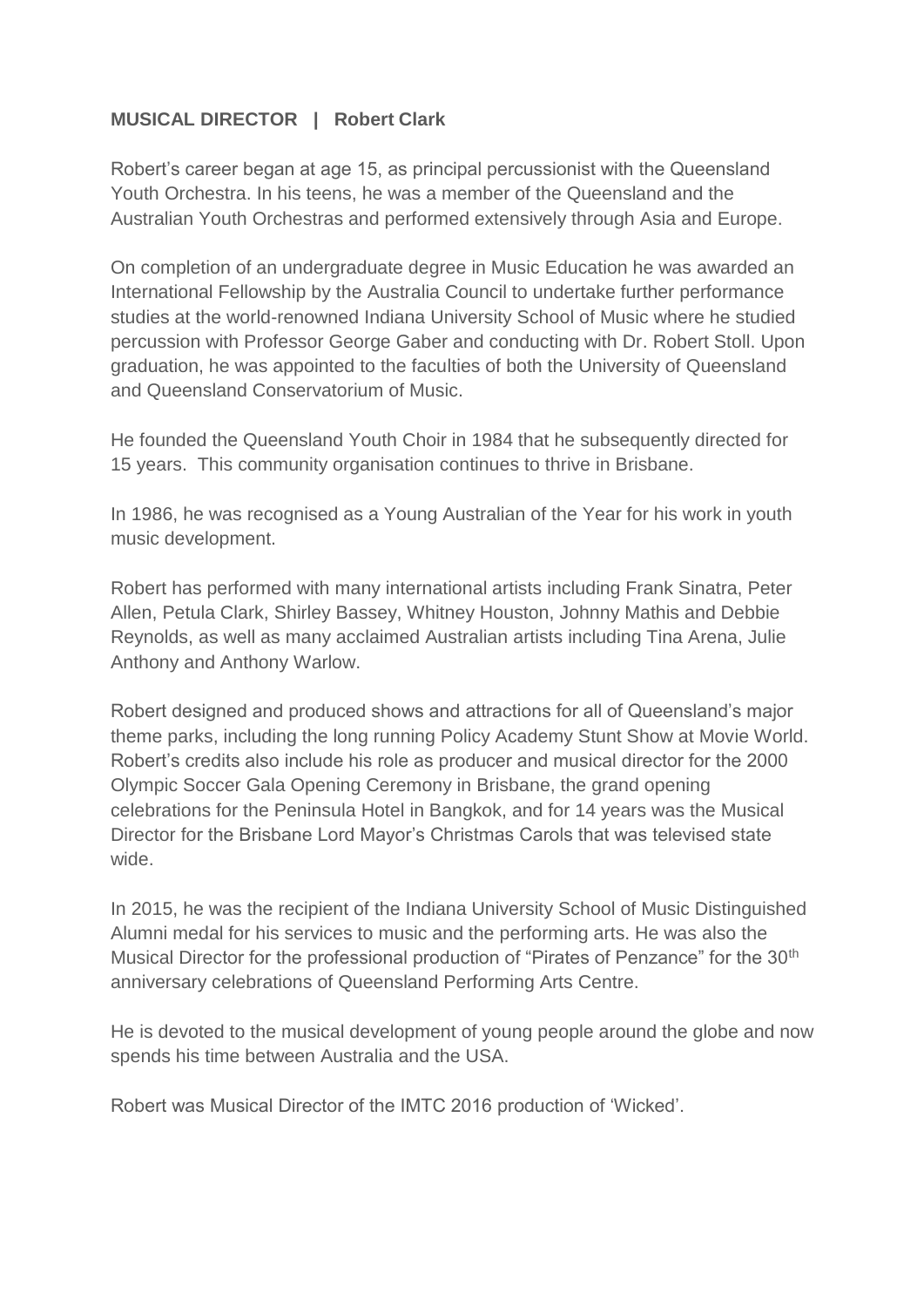



## THE PRODUCER

#### **IPSWICH MUSICAL THEATRE COMPANY**

Ipswich Musical Theatre Company was founded in 2001 to support local children in their desire to perform on stage. The company's first production was "Seven Little Australians – the Musical" based on the classic Australian novel by Ethel Turner, to celebrate the Centenary of Federation.

Since then, IMTC has staged shows and dinner theatres each year in the historic Old Ipswich Courthouse and an annual major production in the Ipswich Civic Centre. Past productions include classics such as Oliver, Annie, The Wizard of Oz, Beauty and the Beast, South Pacific, The King and I, The Producers, The Boy from Oz, The Sound of Music and Mary Poppins.

In 2014, IMTC was granted the performance rights to stage the Ipswich premiere of The Phantom of the Opera. This production, with all the majesty, grandeur and romance, enjoyed a sold-out season with many patrons travelling great distances to attend. This production received a 2015 Australia Day Award for Ipswich's Best Citywide Community Event.

In 2016 IMTC's production of WICKED, was critically acclaimed in numerous revues, almost selling out before opening night, leading to extra performances being added to the season.

"Sometimes the line between a top community theatre production and a professional one can be very thin indeed, and that's what we saw in Ipswich Musical Theatre's production of Wicked." Peter Pinne, *Stage Whispers*

From small and humble beginnings, IMTC has evolved into a major community theatre company, capable of staging the most technically challenging shows that today's audiences have come to expect: The Phantom of the Opera 2014; Mary Poppins 2015; Wicked 2016; Les Misérables 2017, which have only recently been made available to community theatre groups. IMTC is widely recognised as being part of a network of major musical theatre community groups in Melbourne, Canberra, Sydney and Brisbane, that have staged such shows.